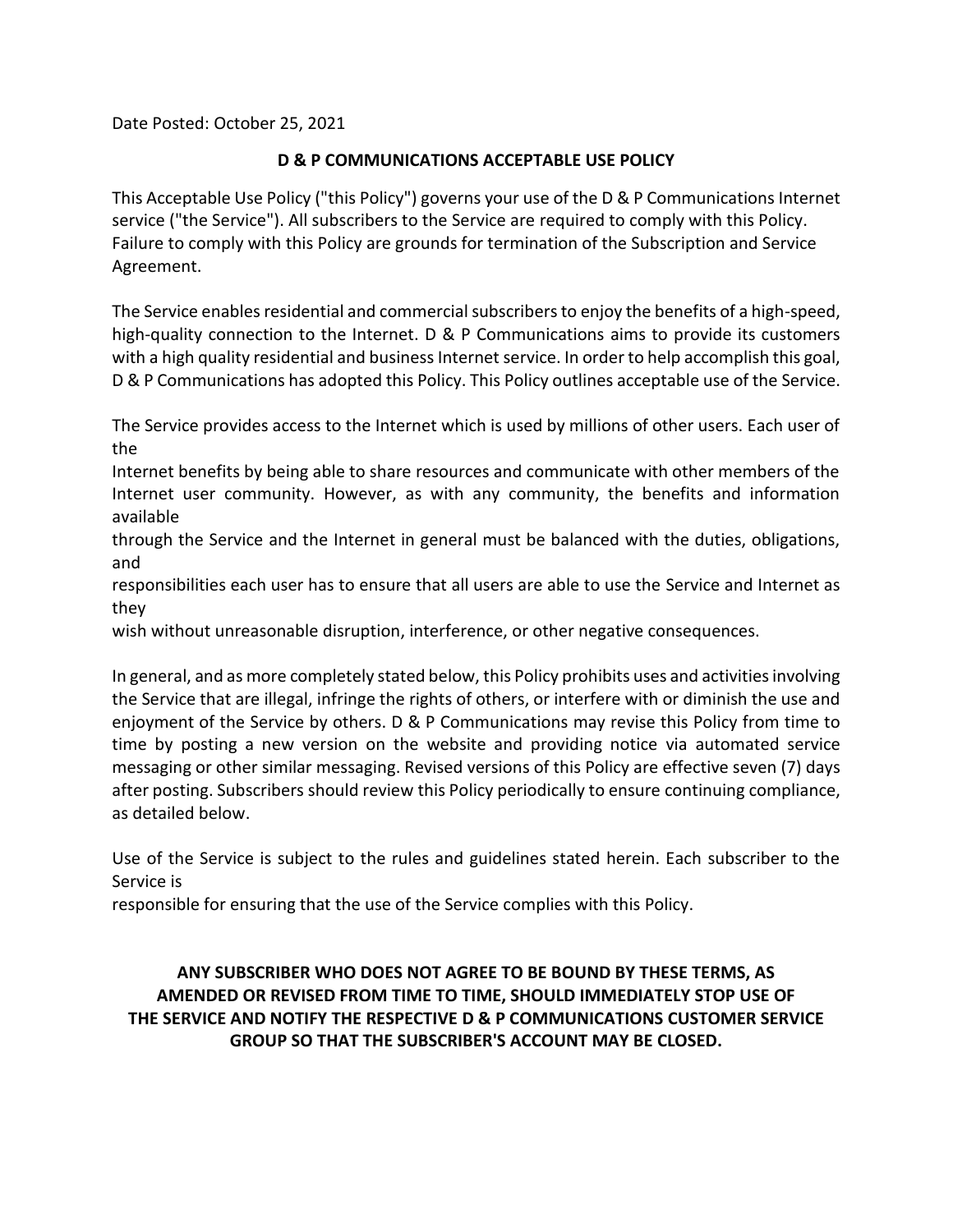### **Prohibited Activities**

You may only use the Services for lawful purposes and in accordance with this Policy. In addition to the prohibited activities discussed in the sections below, prohibited activities include, but are not limited to:

1. Activities that in any way that violate or encourage the violation of applicable federal, state, local, or international law or regulation, (including, without limitation, any laws regarding child

Pornography, obscene material, or exporting data to and from the U.S. or other countries);

- 2. Using the Service for the purpose of exploiting, harming, or attempting to exploit or harm, minors in any way by exposing them to inappropriate content, asking for personally identifiable information, or otherwise;
- 3. Intentionally transmitting any file or material which contains a virus, worm, or other harmful component;
- 4. Engaging in any activity that restricts or inhibits anyone's use or enjoyment of the Service or the Internet, or which D & P Communications determines in its sole discretion may cause liability or harm to D & P Communications, the Service, or anyone else;
- 5. Gaining unauthorized access to any site, file, material, information, or equipment;
- 6. Using the Service in any way which violates a copyright or the intellectual property rights of others, or sending, knowingly receiving, uploading, downloading, using, or reusing any material that violates the rights of any individual or entity established in any jurisdiction;
- 7. Using the Service in connection with pyramid or other illegal soliciting schemes, or transmitting or causing the sending of any advertising or promotional material, including any "junk mail," "chain letter," "spam," or any other similar solicitation;
- 8. Engaging in fraudulent activities, such as impersonating another, forging a digital or manual signature, or wrongfully acquiring goods or services;
- 9. Using the Service to engage in activity which is a violation of any law or regulation.

### **Attempts to engage in prohibited activities will be treated as violations of this Policy.**

Subscribers are responsible for any misuse of the Service, even if the misuse was committed by a

spouse, child, family member, friend, guest, employee, agent, customer, or other persons provided with

access to the subscriber's account. Accordingly, subscribers must take steps to prevent unauthorized

access to the Service and any misuse of the Service by authorized users.

The Service may not be used to breach the security of another user or in any effort to gain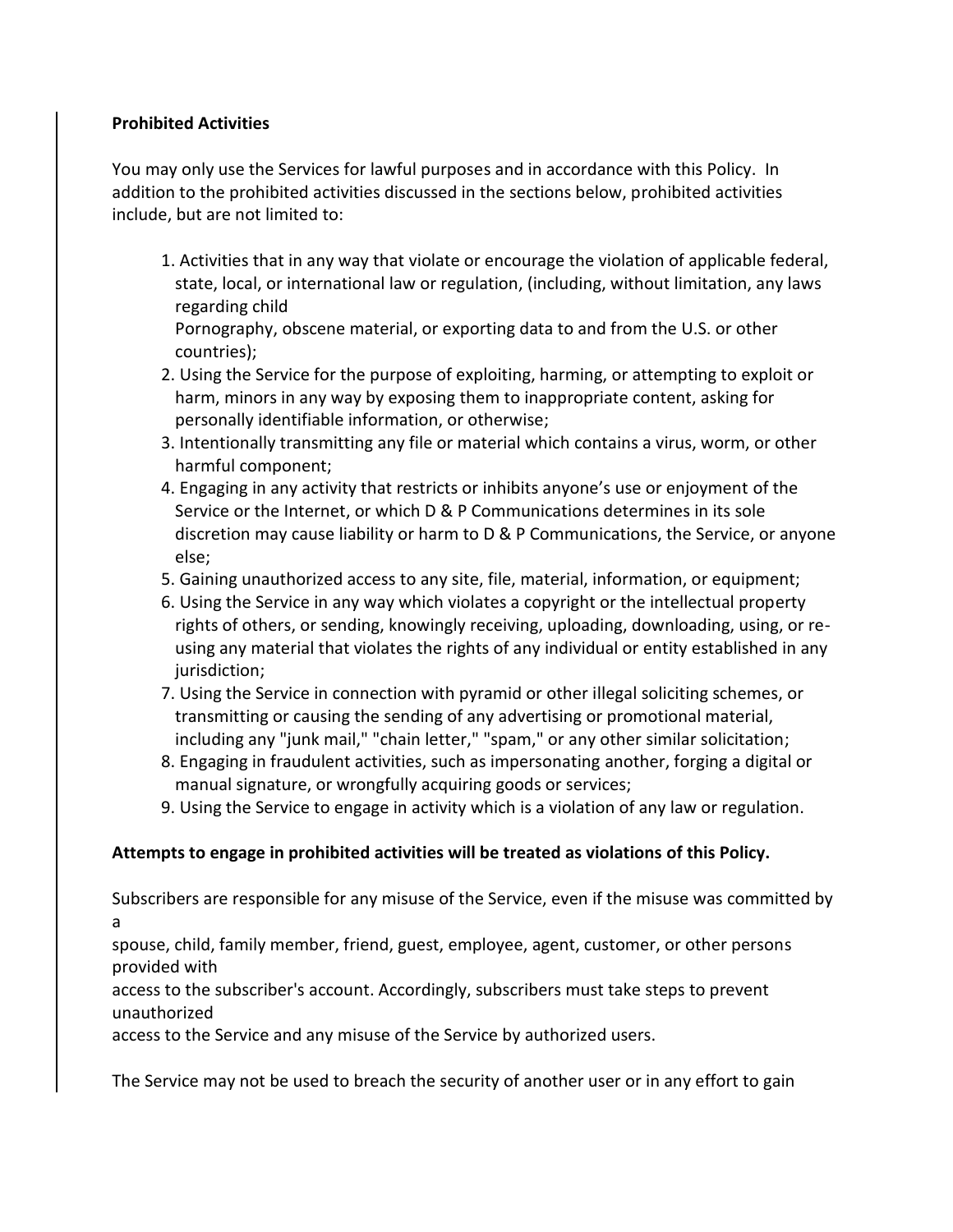unauthorized access to any other person's computer, software or data. "Hacking" is prohibited. The

Service may not be used in any attempt to circumvent the user authentication or security of any host,

network, or account. This includes, but is not limited to, accessing data not intended for the subscriber, logging on to or using a server or account without authorization, or probing the security

of other networks. Use or distribution of tools designed for defeating security, such as password

guessing programs, cracking tools, packet sniffers or network probing tools, are prohibited.

Any attempt to disrupt any portion of the Service is a violation of this Policy. The Service also may

not be used to interfere with computer networking or telecommunications services to any user, host

or network, including, without limitation, denial of service attacks, flooding of a network, overloading a service, improper seizing and abuse of operator privileges and attempts to "crash" a

host. The knowing or intentional transmission or dissemination of any information or software which

contains a virus or other harmful feature is also a violation.

# **Security**

Subscribers are solely responsible for the security of any device connected to the Service, including

any files or data stored on the device. In particular, D & P Communications recommends against enabling file or printer sharing while connected to the Internet. At a minimum, any files or services a subscriber elects to make available for remote access via the Internet should be password protected. Strong security protection is recommended.

## **Internet Content**

Some content available on the Internet may be offensive to some individuals, or may violate the law.

Material which may be considered to be highly offensive or pornographic is widely available on the

Internet. The technology is available to deliver these materials to individual computers without request. The technology is also available to make it difficult to exit a website without being forwarded to additional, related sites. Subscribers should be aware that even inadvertent contact with certain websites could result in the automatic downloading of files containing objectionable materials. Such files may remain on the personal computer after the connection is terminated.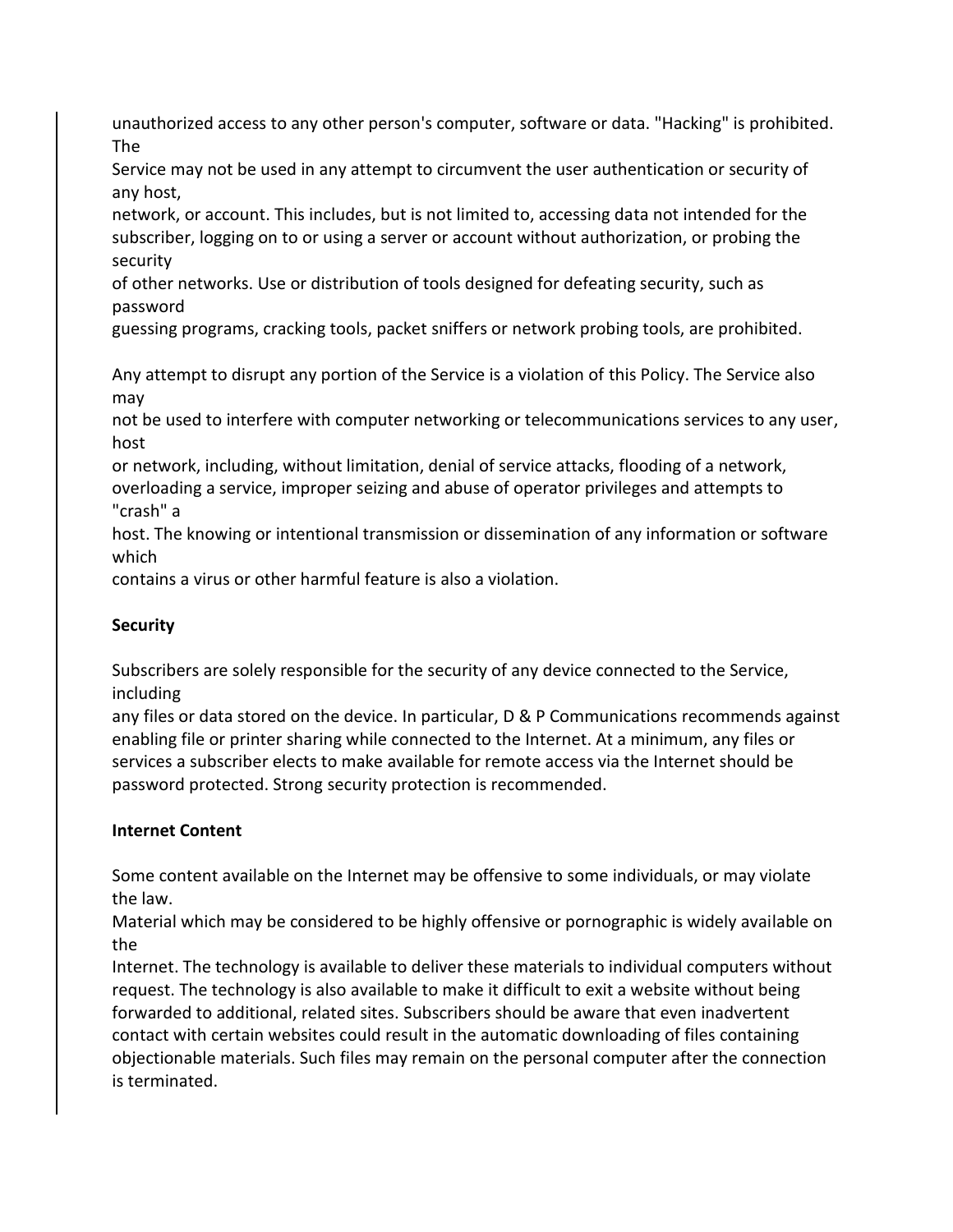Subscribers assume all responsibility and risk associated with accessing content on the Internet. D & P Communications has no responsibility or liability for any content contained on the Internet. Account holders with children may want to use a program which restricts access to offensive material on the Internet. No such program is 100% effective and D & P Communications is not responsible for the effectiveness or operation of such programs. Questions about the operation or effectiveness of such programs should be referred to the software publisher. Content questions or complaints should be addressed to the content provider.

Subscribers are solely responsible for any information which they publish on the web or through other Internet services. It is the subscriber's responsibility to ensure that only intended recipients receive the content. D & P Communications reserves the right to remove or to refuse to post any information or materials deemed to be offensive, indecent, or otherwise inappropriate in violation of this Policy, regardless of whether such material or its dissemination is unlawful. By reserving the right to remove or to refuse to post such information, D & P Communications is not undertaking any obligation to do so and has no liability for failing to do so.

D & P Communications has no obligation to monitor transmissions or postings made or received via the Service. However, D & P Communications has the right to monitor such transmissions and postings from time to time and to disclose the same in accordance with the Subscription and Service Agreement.

Each subscriber is required to ensure that all content transmitted, published, or distributed via the Service is in compliance with this Policy and assumes all responsibility for the results of the transmission, publication, or distribution of any content via the Service. D & P Communications is not responsible for, and has no liability for, any claims arising from the reproduction, publication, distribution, or display of such content through the Service.

You agree not to use the Service to send, knowingly receive, upload, download, use, or re-use any material that:

- Contains any material that is defamatory, obscene, indecent, abusive, offensive, harassing, violent, hateful, inflammatory, or otherwise objectionable.
- Promotes discrimination based on race, sex, religion, nationality, disability, sexual orientation, or age.
- Infringes any patent, trademark, trade secret, copyright, or other intellectual property or other rights of any other person.
- Violates the legal rights (including the rights of publicity and privacy) of others or contains any material that could give rise to any civil or criminal liability under applicable laws or regulations.
- Is likely to deceive any person.
- Promotes any illegal activity, or advocates, promotes, or assists any unlawful act.
- Causes annoyance, inconvenience, or needless anxiety or is likely to upset, embarrass, alarm, or annoy any other person.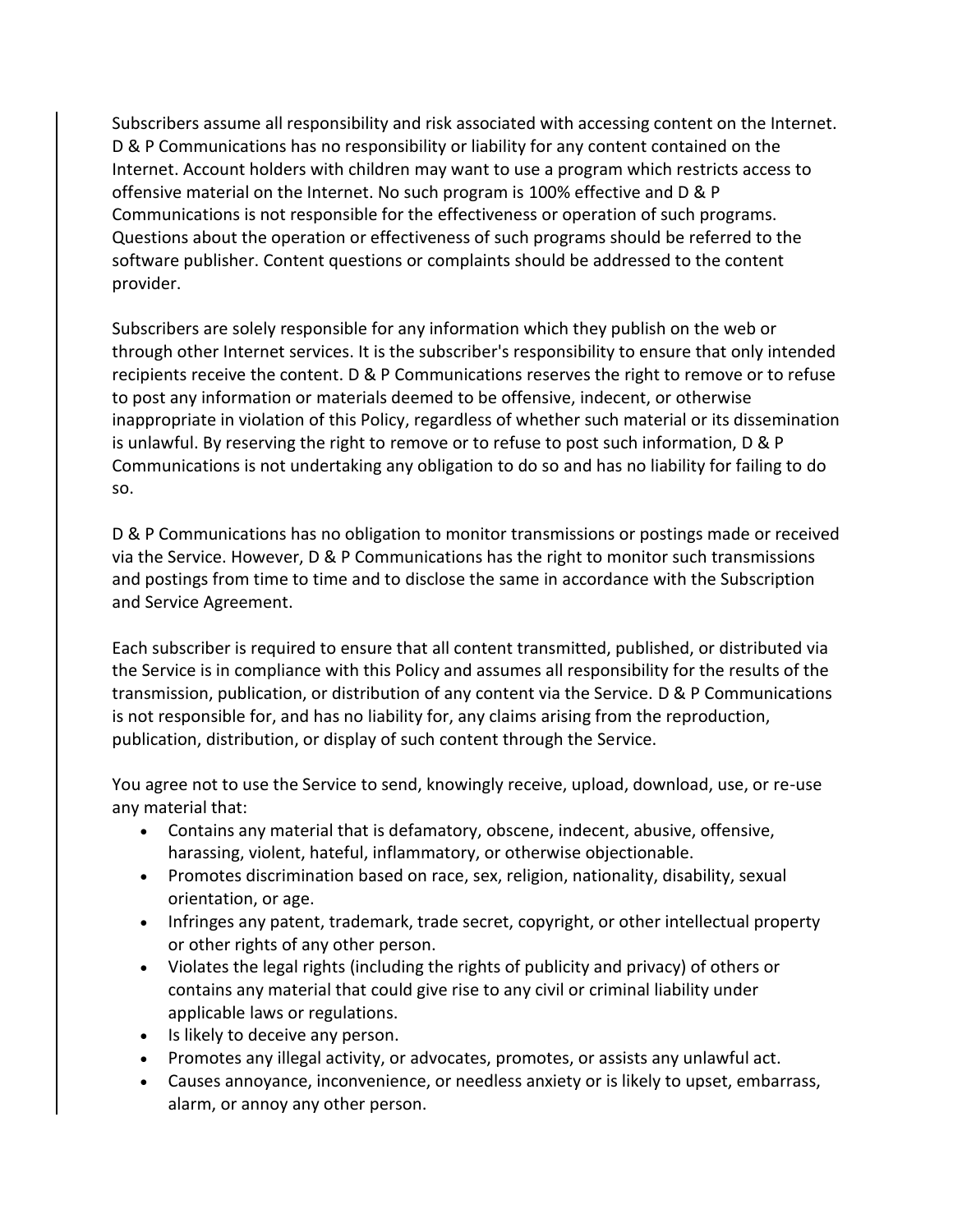- Impersonates any person, or misrepresents your identity or affiliation with any person or organization.
- Gives the impression that they emanate from or are endorsed by D & P Communications or any other person or entity, if this is not the case.

### **Use of Electronic Mail**

Forging, altering or removing electronic mail headers is prohibited. No reference to D & P Communications may be included (e.g., by including "Organization: D & P Communications" in the header or by listing an IP address that belongs to D & P) in any unsolicited email even if the email is not sent through the Service. Except as otherwise provided for herein, you may not use the name "D & P Communications" for your own business purposes, and no reference to "D & P Communications" may be made in an e-mail or header which creates the inaccurate impression of employment or contractor relationship with D & P Communications, or the impression that the mail has been created or approved by D & P. D & P Communications reserves the right to refuse the registration of e-mail addresses on its system deemed to be offensive or indecent by community standards. By reserving these rights, D & P Communications is not undertaking any obligation to monitor the pool of e-mail addresses and has no liability for failing to do so.

"Mail bombing" (e.g., sending a number of copies of the same or similar message) is prohibited as is

the sending of very large files, or messages with the intent to cause any disruption.

D & P Communications is not responsible for the forwarding of email sent to any account which has been suspended or terminated. Such email will be returned to sender, ignored, or deleted, at D & P's sole discretion.

#### **Spam**

SPAM is defined as any unsolicited commercial email or any bulk e-mailing (unsolicited or otherwise) that poses a risk of disrupting service on D & P Communications' network. It is usually sent in large quantities to recipients who have not specifically opted or chosen to receive it.

SPAM poses significant problems for D & P Communications' IP network, and significant aggravation and inconvenience for D & P Communications' customers.

It is D & P Communications' policy relative to its various Internet access products that SPAM on its network will be neither supported nor condoned. Any D & P Communications customer (network user) who is found to either be:

(1) originating SPAM from within the D & P Communications network, or (2) providing secondary support services (including but not limited to payment processing, order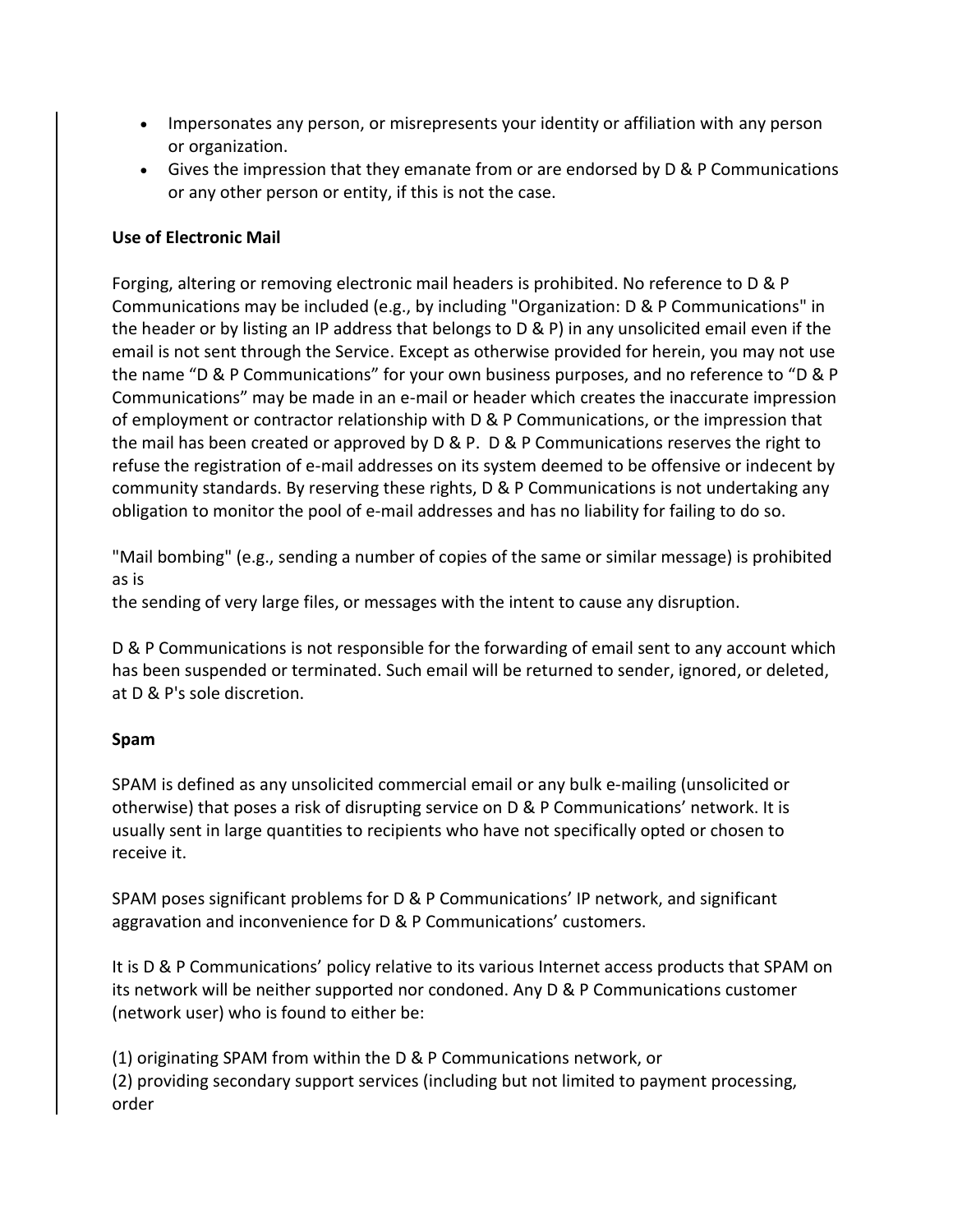fulfillment, or hosting web site associated with any SPAM, etc.) from the D & P Communications network in support of SPAM originating from elsewhere,

may be sanctioned within D & P Communications' sole and unlimited discretion, including without limitation a warning that such activity is not allowed over the D & P Communications network and will not be tolerated; suspension of the account and services for some finite period; and termination of all Internet access service from/through the D & P Communications network.

## **Use of Internet Relay Chat (IRC)**

The Service may be used to participate in "chat" discussions. Except as otherwise provided or described in the terms and conditions of service, D & P Communications does not monitor chat discussions and is not liable for any communications made via Internet chat.

It is a violation of this Policy to send messages which disrupt another Internet user's equipment, including software, hardware, or user display.

Flooding of chat discussions is prohibited. No more than two simultaneous chat connections may be

maintained at one time. Automated programs such as "bots" or "clones" may not be used when the

account holder is not physically present at the device.

## **Limitations on Bandwidth, Data Storage and Other Service Parameters**

The Service dynamically allocates most of its IP addresses. Any individual assignment may change

frequently, which should have no adverse impact on typical use of the Service. However, such changed assignments may result in the Subscriber being unable to predict what IP address will be

assigned for their use. It is strictly forbidden for Subscribers to intentionally by-pass the dynamic

assignment of an IP address to any device attached to D & P Communications' network. Only those Subscribers who have made prior arrangement with D & P Communications to use a static IP address may do so.

D & P Communications may establish additional limitations appropriate for the use of bandwidth, data storage, or other aspects of the Service. Subscribers must comply with all such limitations prescribed by

D & P Communications. The details of any such limitation are described in the appropriate "Internet Product Definition" document. D & P Communications reserves the right to provide automated messages to customers to provide updates regarding billing and data consumption and other reasonable notifications, information, and offers.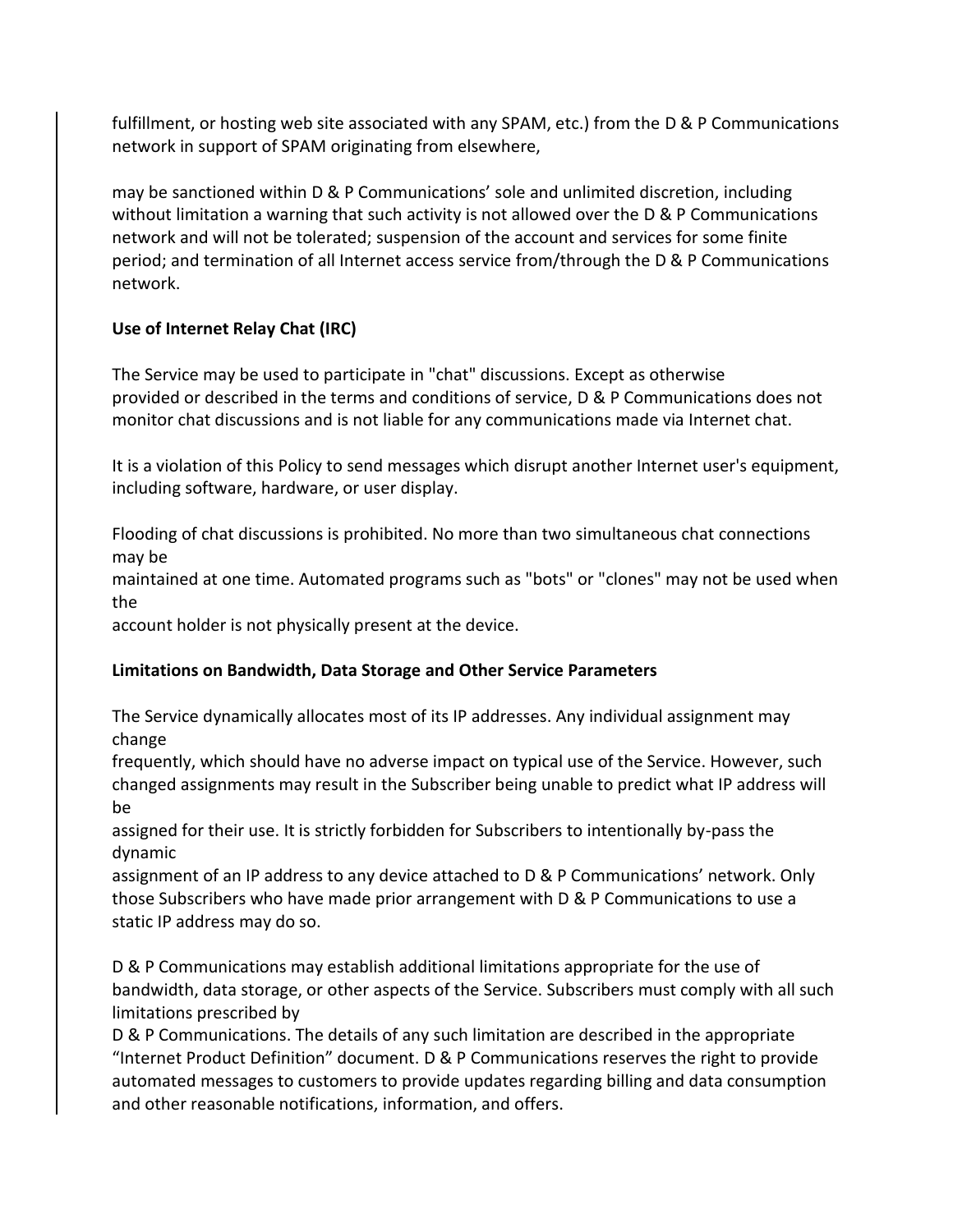Subscribers must ensure that their activity does not improperly restrict, inhibit, or degrade any other

user's access or use of the Service, and does not improperly restrict, inhibit, disrupt, degrade or impede D & P Communications' ability to deliver the Service and monitor the Service, backbone, network nodes, and/or other network services.

Unless otherwise agreed to in writing with D & P Communications, Subscribers may not resell, share, or otherwise distribute the Service or any portion thereof to any third party without the written consent of D & P Communications. Consent shall not be unreasonably withheld. Subscribers may not use the Service to provide Internet access to others through a dial-up connection, or host shell accounts over the Internet, or provide email or news services, or send a news feed.

D & P Communications Residential Service is sold only for personal and non-commercial use of the Internet. Residential subscribers may not use the Residential Service for commercial purposes (whether or not for profit). No residential subscriber may run a server in connection with the D & P Communications Service without specific written consent from D & P Communications, which consent shall not be unreasonably withheld. Examples of prohibited uses of a Subscriber server include, but are not limited to, running servers for mail, http, ftp, irc, and dhcp, and multi-user interactive forums.

### **Copyright / Intellectual Property Infringement**

The federal Digital Millennium Copyright Act ("DMCA" or "Act") directs how online service providers like D & P Communications address claims of online copyright infringement. As required by the DMCA, D & P Communications has adopted a policy to suspend or terminate broadband services to account holders or subscribers who repeatedly infringe copyrights. Customers against whom D & P Communications receives DMCA infringement allegations will receive a warning letter regarding the allegations; if D & P Communications receives additional allegations that remain unresolved, the customer may be subject to the suspension or termination of Internet service.

If you are the owner of a copyrighted work who believes that your rights under U.S. copyright law have been infringed by any material on our Service, you may report that to us by sending us a notification of claimed infringement. When we receive a notice of claimed infringement that satisfies the requirements of the DMCA, we will respond expeditiously to either directly or indirectly (i) remove the allegedly infringing work(s) residing on our Service or (ii) disable access to the work(s) residing on our Service, if applicable. We will also notify the affected user when we take any of these actions. Copyright owners should know that in some cases users of our Service may be unregistered and anonymous, such as visitors to a website. In those cases, our ability to process and act on a DMCA notification may be limited or unavailable.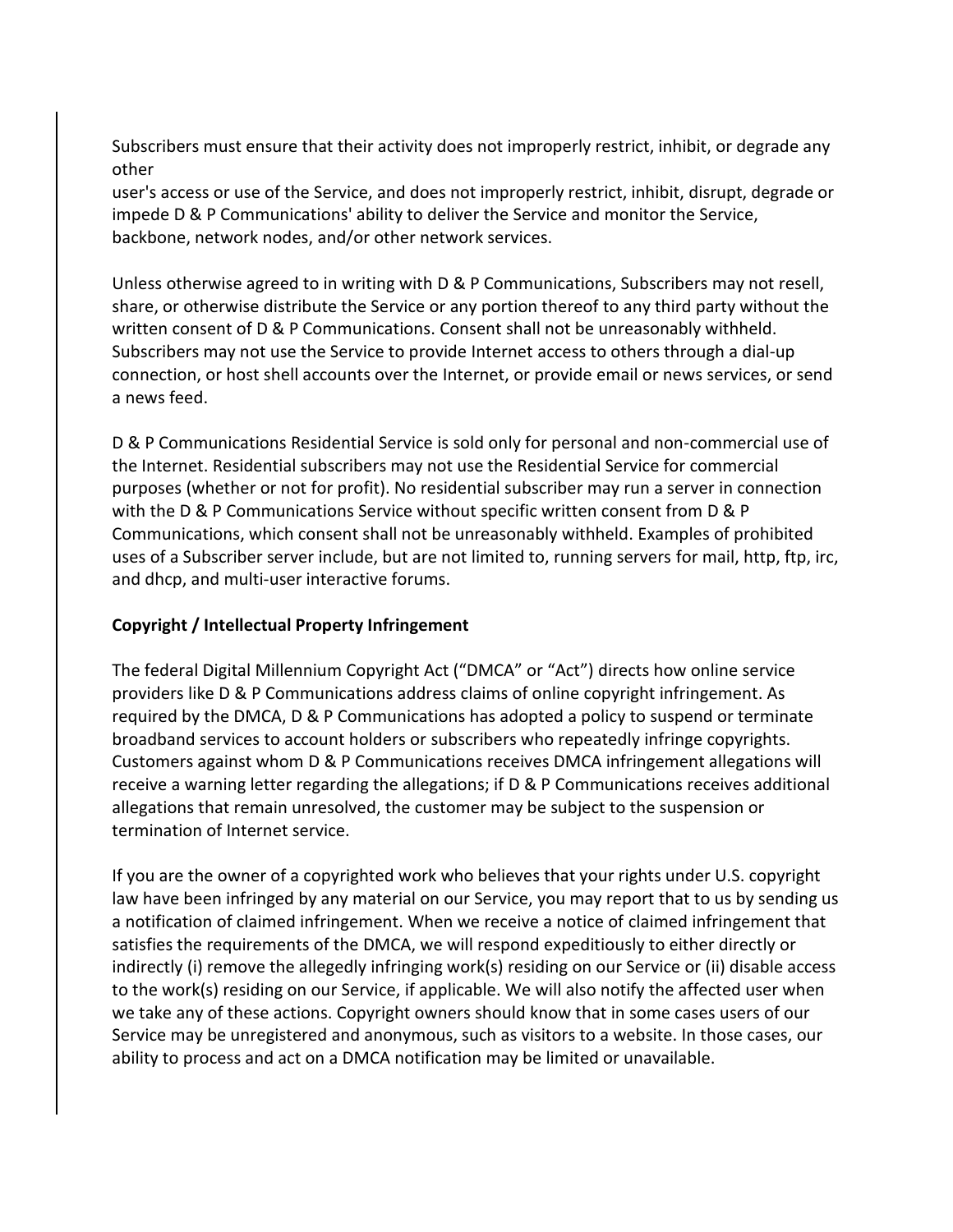Send notifications of claimed copyright infringement only to: D & P Communications, Inc. Attention: IT Department 4200 Teal Rd. Petersburg, MI 49270 support@d-pcomm.com

D&P Communications will not permanently suspend or terminate of Internet service of a customer, unless: (i) it is determined by a court that the complaint was valid; or (ii) the account holder later agrees that the complaint was valid. Anyone who knowingly makes misrepresentations regarding alleged copyright infringement may be liable to D & P Communications, the alleged infringer, and the affected copyright owner for any damages incurred in connection with the removal, blocking, or replacement of allegedly infringing material.

D & P Communications accommodates and does not interfere with standard technical measures to identify and protect copyrighted works, subject to the limitations of the Act.

If a user receives a DMCA notification of alleged infringement, and believes in good faith that the allegedly infringing works have been removed or blocked by mistake or misidentification, then that user may send us a counter notification. When we receive a counter notification that satisfies the requirements of the DMCA, we will provide a copy of it to the person who sent the original infringement notification and will follow the DMCA's procedures with respect to received counter notifications. In all events, all users expressly agree that D & P Communications will not be a party to any disputes or lawsuits regarding alleged copyright infringement.

Users may file counter notifications with D & P Communications using the contact information shown above. All counter notifications must satisfy the requirements of Section 512(g)(3) of the U.S. Copyright Act.

#### **Violation of the Acceptable Use Policy**

Although D & P Communications has no obligation to monitor the Service or the Internet, D & P Communications reserves the right to monitor bandwidth, usage, and content as required most effectively to operate and monitor the Service; to identify violations of this Policy; and to protect the Service and D & P Communications subscribers. Except as necessary to manage the network, D & P Communications does not routinely monitor the Service for violation of this Policy. D & P Communications will respond appropriately if made aware of inappropriate use of the Service or violations of this Policy.

In the event of a suspected violation of this Policy, D & P Communications may take any action it deems